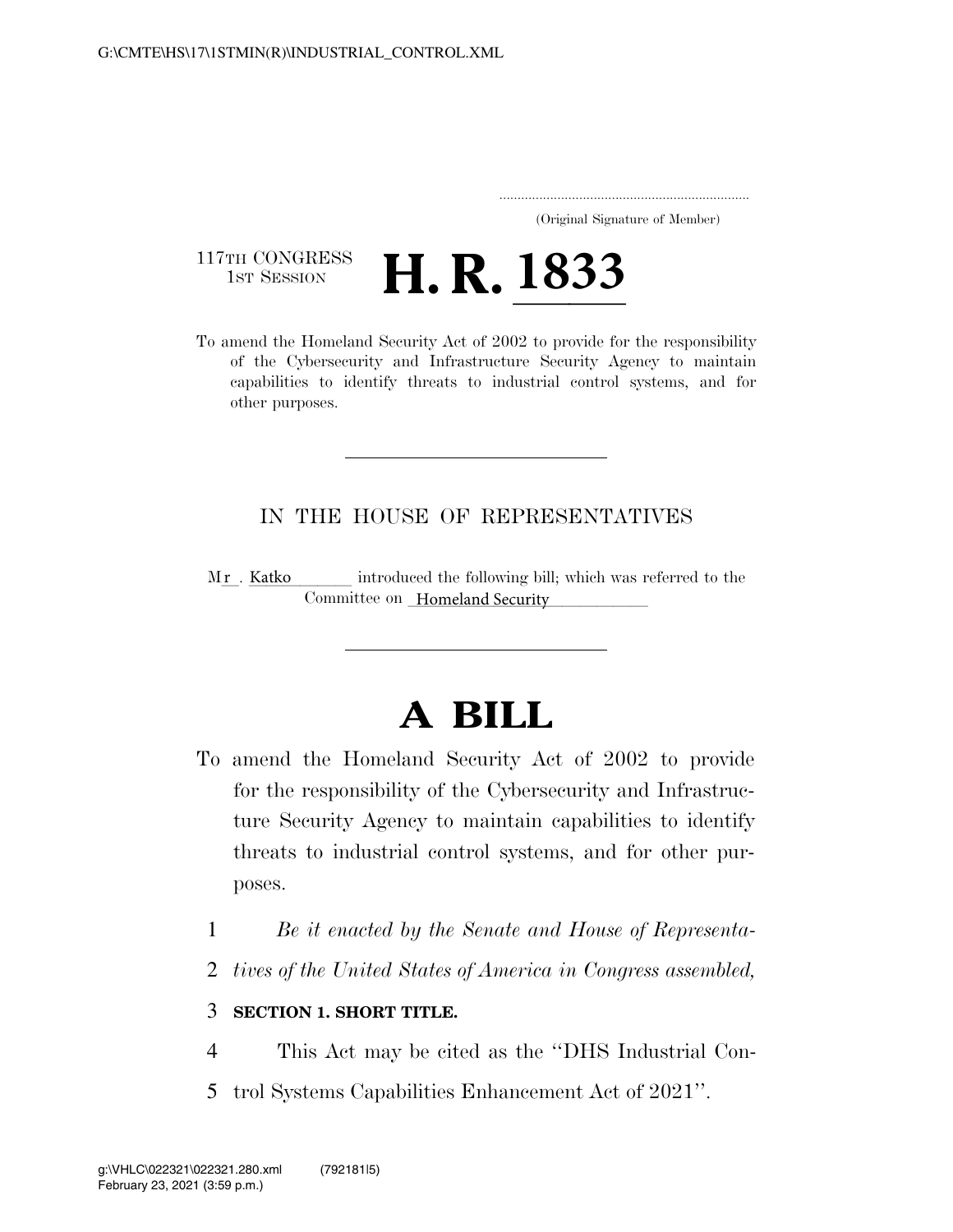| $\mathbf{1}$   | SEC. 2. CAPABILITIES OF THE CYBERSECURITY AND INFRA-        |
|----------------|-------------------------------------------------------------|
| $\overline{2}$ | STRUCTURE SECURITY AGENCY TO IDENTIFY                       |
| 3              | THREATS TO INDUSTRIAL CONTROL<br>SYS-                       |
| $\overline{4}$ | TEMS.                                                       |
| 5              | (a) IN GENERAL.—Section 2209 of the Homeland                |
| 6              | Security Act of 2002 (6 U.S.C. 659) is amended—             |
| 7              | $(1)$ in subsection $(e)(1)$ —                              |
| 8              | $(A)$ in subparagraph $(G)$ , by striking                   |
| 9              | "and" after the semicolon;                                  |
| 10             | $(B)$ in subparagraph $(H)$ , by inserting                  |
| 11             | "and" after the semicolon; and                              |
| 12             | (C) by adding at the end the following new                  |
| 13             | subparagraph:                                               |
| 14             | "(I) activities of the Center address the se-               |
| 15             | curity of both information technology and oper-             |
| 16             | ational technology, including industrial control            |
| 17             | systems;"; and                                              |
| 18             | $(2)$ by adding at the end the following new sub-           |
| 19             | section:                                                    |
| 20             | "(p) INDUSTRIAL CONTROL SYSTEMS.—The Director               |
| 21             | shall maintain capabilities to identify and address threats |
| 22             | and vulnerabilities to products and technologies intended   |
| 23             | for use in the automated control of critical infrastructure |
| 24             | processes. In carrying out this subsection, the Director    |
| 25             | shall—                                                      |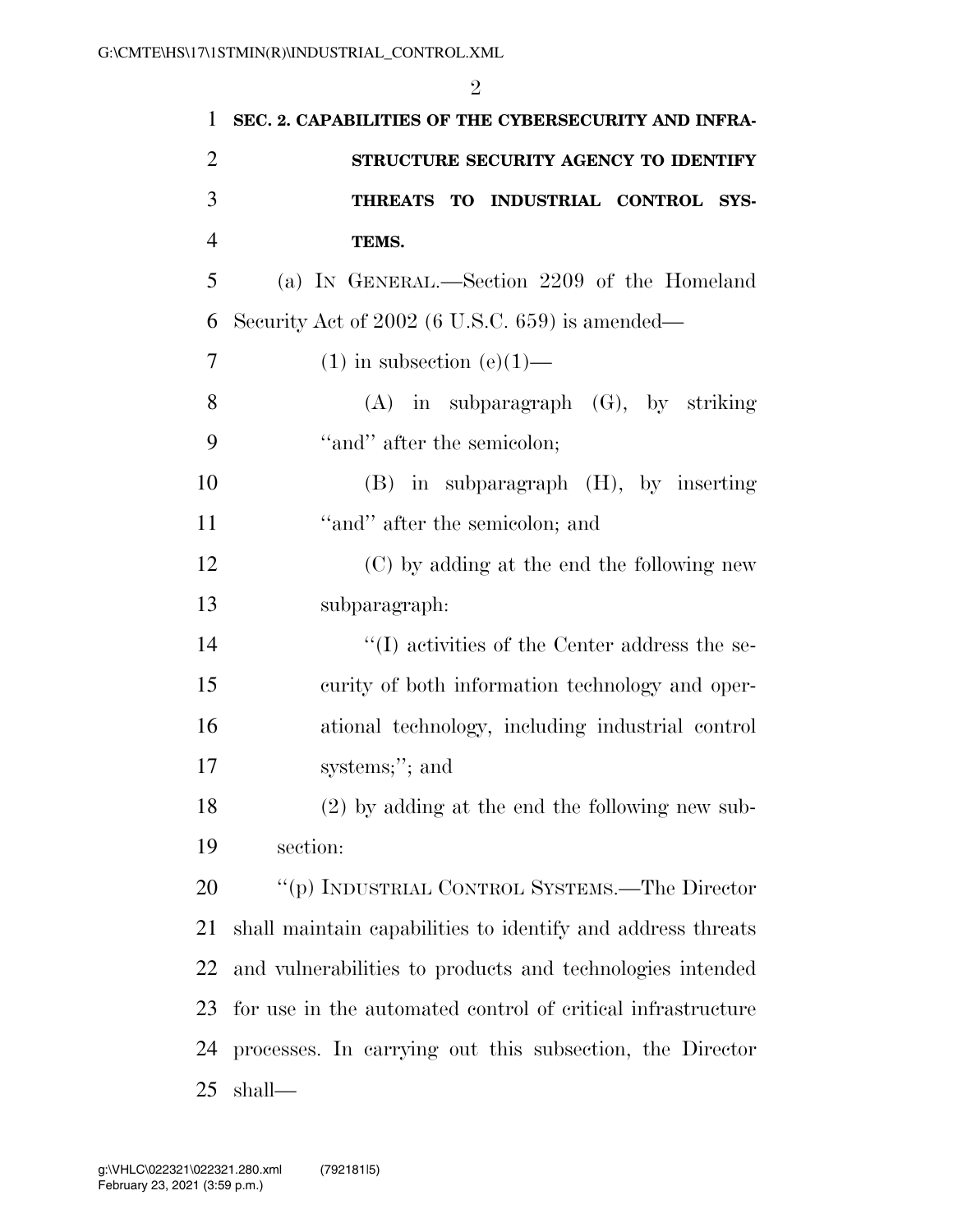1 ''(1) lead Federal Government efforts to iden- tify and mitigate cybersecurity threats to industrial control systems, including supervisory control and data acquisition systems;

 ''(2) maintain threat hunting and incident re- sponse capabilities to respond to industrial control system cybersecurity risks and incidents;

8 ''(3) provide cybersecurity technical assistance to industry end-users, product manufacturers, other Federal agencies, and other industrial control system stakeholders to identify, evaluate, assess, and miti-gate vulnerabilities;

13 ''(4) collect, coordinate, and provide vulner- ability information to the industrial control systems community by, as appropriate, working closely with security researchers, industry end-users, product manufacturers, other Federal agencies, and other in-dustrial control systems stakeholders; and

19  $\frac{1}{2}$  (5) conduct such other efforts and assistance as the Secretary determines appropriate.''.

 (b) REPORT TO CONGRESS.—Not later than 180 days after the date of the enactment of this Act and every six months thereafter during the subsequent 4-year period, the Director of the Cybersecurity and Infrastructure Secu-rity Agency of the Department of Homeland Security shall